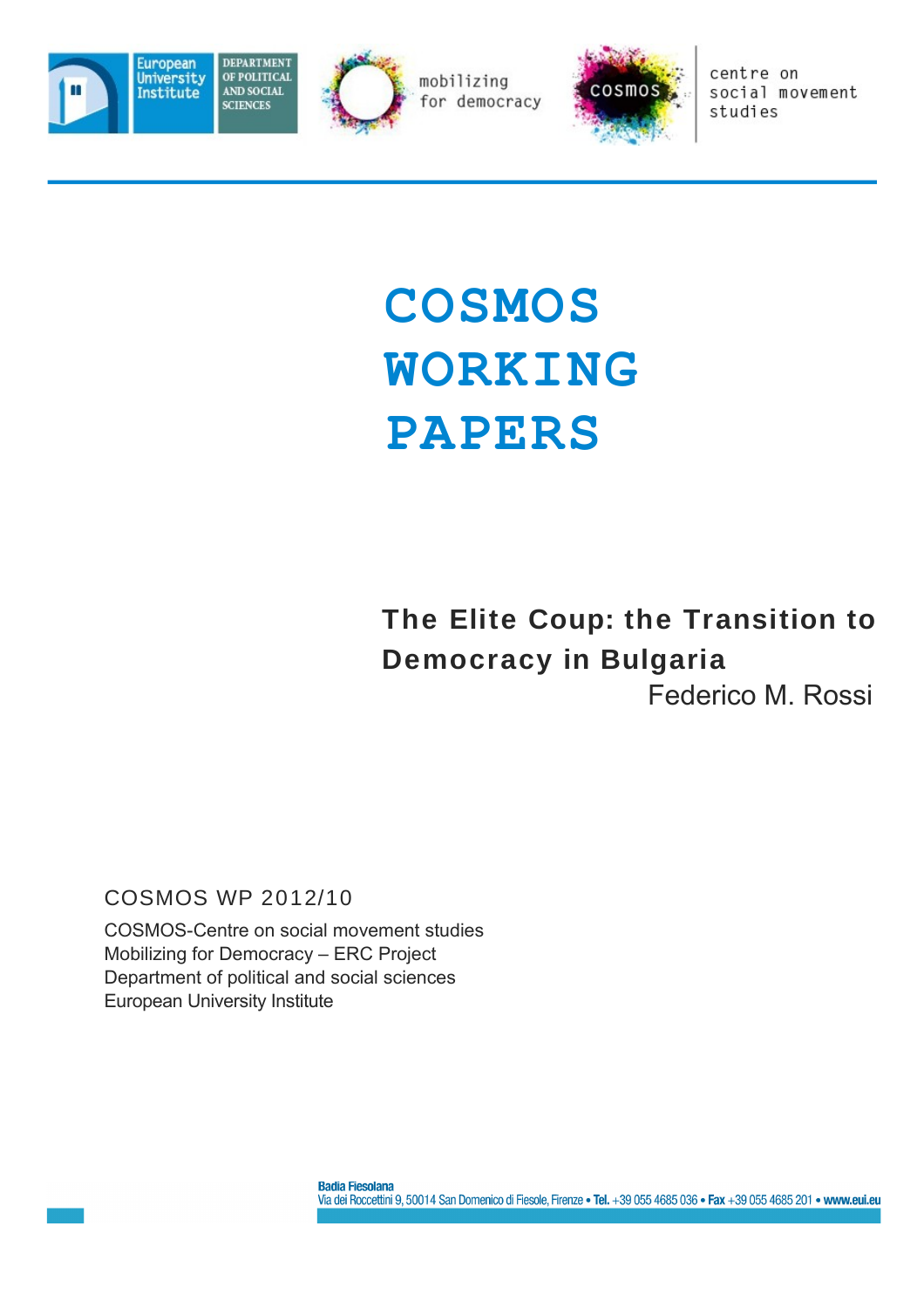This paper has been sponsored by the ERC Advanced Grant for the project Mobilizing for democracy.

It can be downloaded for personal research purposes only. Any additional reproduction for other purposes, whether in hard copy or electronically, requires the consent of the author(s), editor(s). If cited or quoted, reference should be made to the full name of the author(s), editor(s), the title, the working paper or other series, the year, and the publisher.



Established by<br>the European Cemmission





EUROPEAN UNIVERSITY INSTITUTE, FLORENCE DEPARTMENT OF POLITICAL AND SOCIAL SCIENCES COSMOS CENTRE OF SOCIAL MOVEMENT STUDIES "MOBILIZING FOR DEMOCRACY: DEMOCRATIZATION PROCESSES AND THE MOBILIZATION OF CIVIL SOCIETY" PROJECT EUROPEAN RESEARCH COUNCIL (ERC) GRANT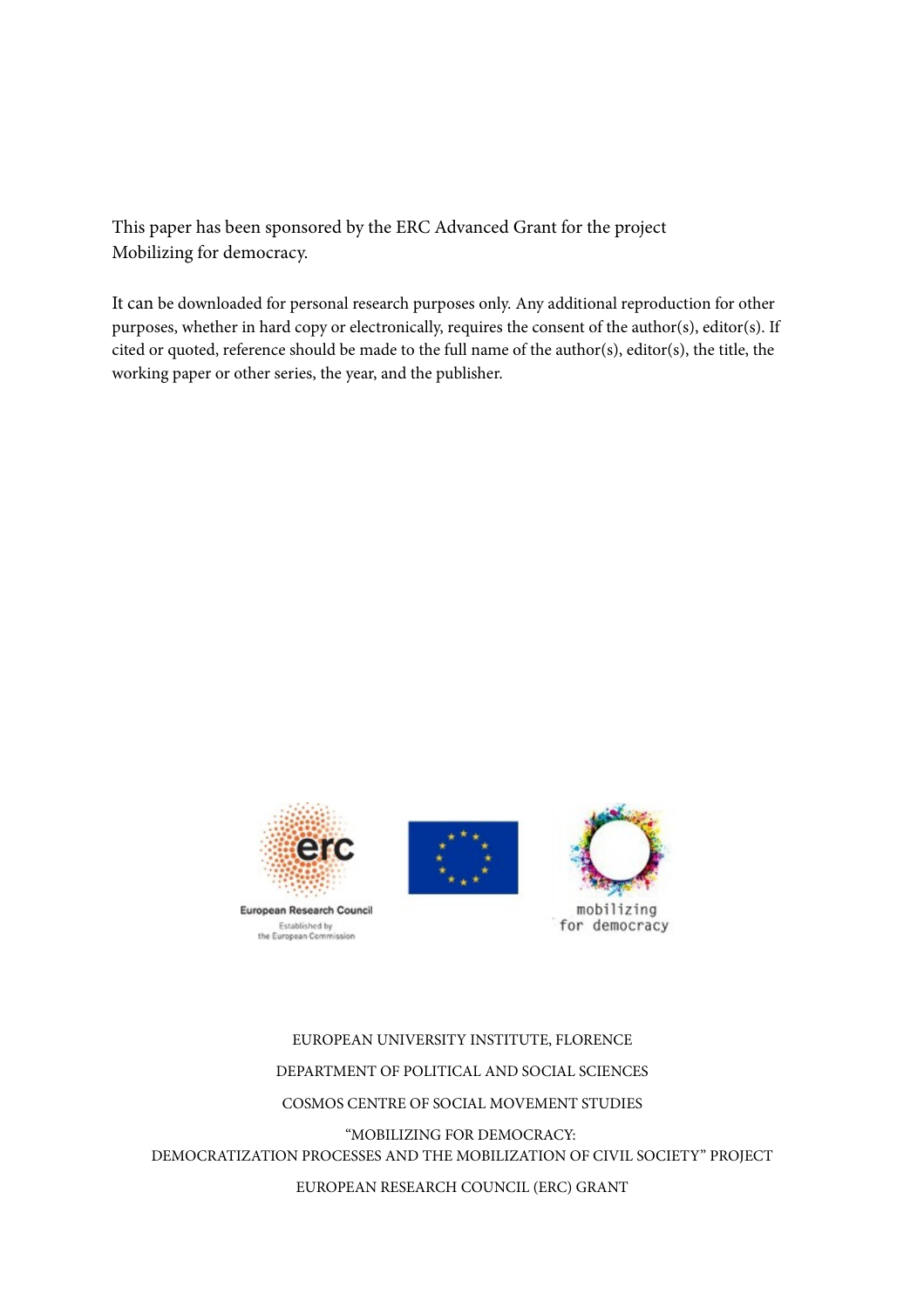



centre on social movement studies

#### **Mobilizing for Democracy: Democratization Processes and the Mobilization of Civil Society**

The project addresses the role of civil society organizations (CSOs) in democratization processes, bridging social science approaches to social movements and democracy. The project starts by revisiting the "transitology" approach to democratization and the political process approach to social movements, before moving towards more innovative approaches in both areas. From the theoretical point of view, a main innovation will be in addressing both structural preconditions as well as actors' strategies, looking at the intersection of structure and agency. In an historical and comparative perspective, I aim to develop a description and an understanding of the conditions and effects of the participation of civil society organizations in the various stages of democratization processes. Different parts of the research will address different sub-questions linked to the broad question of CSOs' participation in democratization processes: a) under which (external and internal) conditions and through which mechanisms do CSOs support democratization processes? b) Under which conditions and through which mechanisms do they play an important role in democratization processes? c) Under which conditions and through which mechanisms are they successful in triggering democratization processes? d) And, finally, what is the legacy of the participation of civil society during transitions to democracy on the quality of democracy during consolidation? The main empirical focus will be on recent democratization processes in EU member and associated states. The comparative research design will, however, also include selected comparisons with oppositional social movements in authoritarian regimes as well as democratization processes in other historical times and geopolitical regions. From an empirical point of view, a main innovation will lie in the development of mixed method strategies, combining large N and small N analyses, and qualitative comparative analysis with in-depth, structured narratives.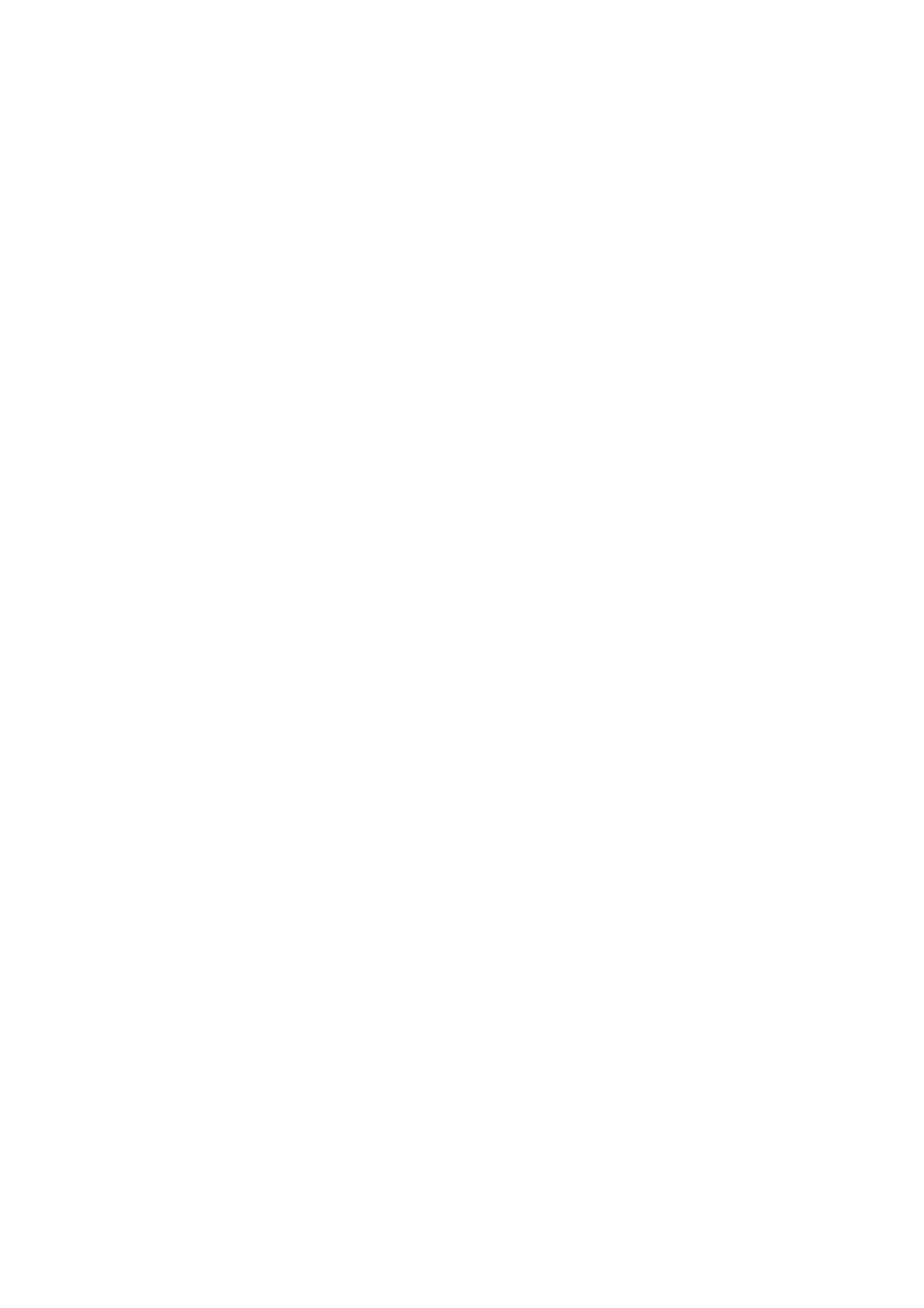# **The Elite Coup: the Transition to Democracy in Bulgaria**

Federico M. Rossi

### Cosmos Working Paper 2012/10

**Abstract**: The transition to democracy in Bulgaria is commonly defined as a coup d'état carried out by the Bulgarian Communist Party (BCP) elites against the long-standing dictator Todor Zhivkov. The Bulgarian transition to democracy was a direct by-product of the economic and political collapse of the USSR. No contentious events had any important impact on the democratization process. In brief, Bulgaria was the USSR's closest ally, acting as a satellite state. The collapse of the USSR (signaled by the fall of the Berlin Wall) implied the end of Bulgarian communism. No other way out was possible at that point in time. The transition was peaceful and elite-led due to the "positive" examples of Poland, Hungary and Czechoslovakia, as well as the wish to avoid entering into a cycle of violence similar to that suffered in Romania.

**Keywords:** democratization, post-communism, ethnic conflicts, environmental movements, coup d'état, Bulgaria

#### **Introduction**

The transition to democracy in Bulgaria is commonly defined as a coup carried by Bulgarian Communist Party (BCP) elites against the long-standing dictator Todor Zhivkov (Linz and Stepan, 1997: 338-339). The role of mobilizations prior to the coup was irrelevant and almost non-existent, with the exception of conflicts with the Turkish ethnic minority (Spirova, 2010: 403). As Dimitrov (2001: 35) states: "Bulgaria's transition to democracy began not as a result of internal evolution but rather as a part of an attempt by some Zhivkov's colleagues to save their power at a time when the communist bloc was collapsing around them". In other words, the key feature in the transition was the collapse of the USSR and how this affected Bulgaria.

#### **Periodization**

Concerning the periodization of the transition to democracy, the common agreement is that in Bulgaria "… the transition goes from the fall of Zhivkov to the adoption of a new constitution a year-a-half later. During this period, the influence of opposition leader Zheliu Zhelev was at its height and was reflected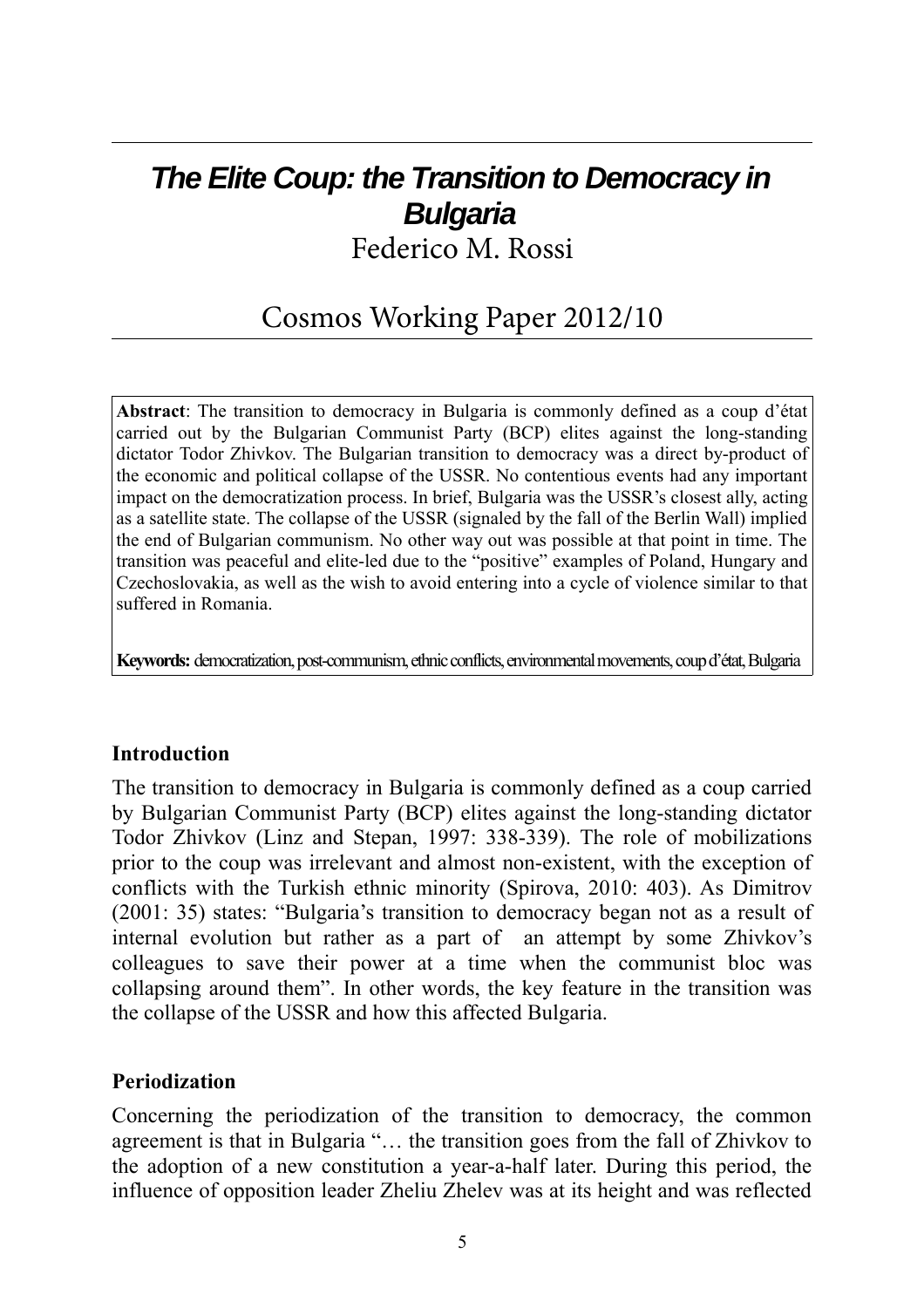in the roundtable negotiations between the ruling Communists, who soon changed their name to Socialists, and the opposition. The critical June 1990 elections and the work of the Grand National Assembly laid the groundwork for the postcommunist era in politics" (Bell, 1997: 353). The centrality of the round table negotiations was acknowledged by several authors (Todorova, 1992; Kolarova and Dimitrov, 1996; Crampton, 1997; Dimitrov, 2001; Giatzidis, 2002), and led some scholars to say that the dynamics of the Bulgarian transition to democracy were defined by a "… relatively prolonged round-table negotiation resulting in an agreement to proceed with constitutional amendments designed to allow democratic and fair elections to select a Constituent Assembly..." (Kolarova, 1999: 150).

#### *First phase: from the end of the Communist bloc to the coup*

The transition in Bulgaria saw just two contentious events. The first took place in March 1988, and was organized by members of the dissident elites in cooperation with the population of a city on the border with Romania. The second was from May-September 1989, organized by the Turkish and Muslim minority living on the border with Turkey. While the first event had no impact on the transition, the second was important for the anti-Zhivkov BCP elites.

In Russe, a city close to the border with Romania, around 5000 people suffering the effects of pollution organized a demonstration against industrialization without environmental conscience. According to Bell, "In the city of Russe, which was being slowly poisoned by chlorine gas emissions from a Romanian chemical combine across the Danube River, celebrities from politics, the arts and sport formed an ecological movement, *Ekoglasnot*, that openly challenged the regime's indifference to the destruction of the Bulgarian environment" (1997: 358). The mobilization had no impact on environmental policies, but represented the first instance of defiance to the absolute power of the BCP.

True defiance came one year later from the Turkish minority. In 1984 and 1985, Zhivkov had implemented a process of compulsory *bulgarianization* of the Turkish minority, forcing 10% of the Bulgarian population to change their names to Slavic ones, and forbidding the use of written and spoken Turkish and Muslim religious practices. Even though this policy, called the Revival Campaign, was condemned around the globe, in 1989 Zhivkov resuscitated the policy of forced assimilation. While there was no confrontation during the first forced assimilation process, this second time Zhivkov was faced with Turkish resistance: in May 1989 a protest was organized in the small town of Kaolinovo in the northeast of Bulgaria (Todorova, 1992: 155; Kolarova and Dimitrov, 1996: 180-181). Immediately after, 300 suspected activists were expelled from Bulgaria (Kolarova and Dimitrov, 1996: 181). Among the few existing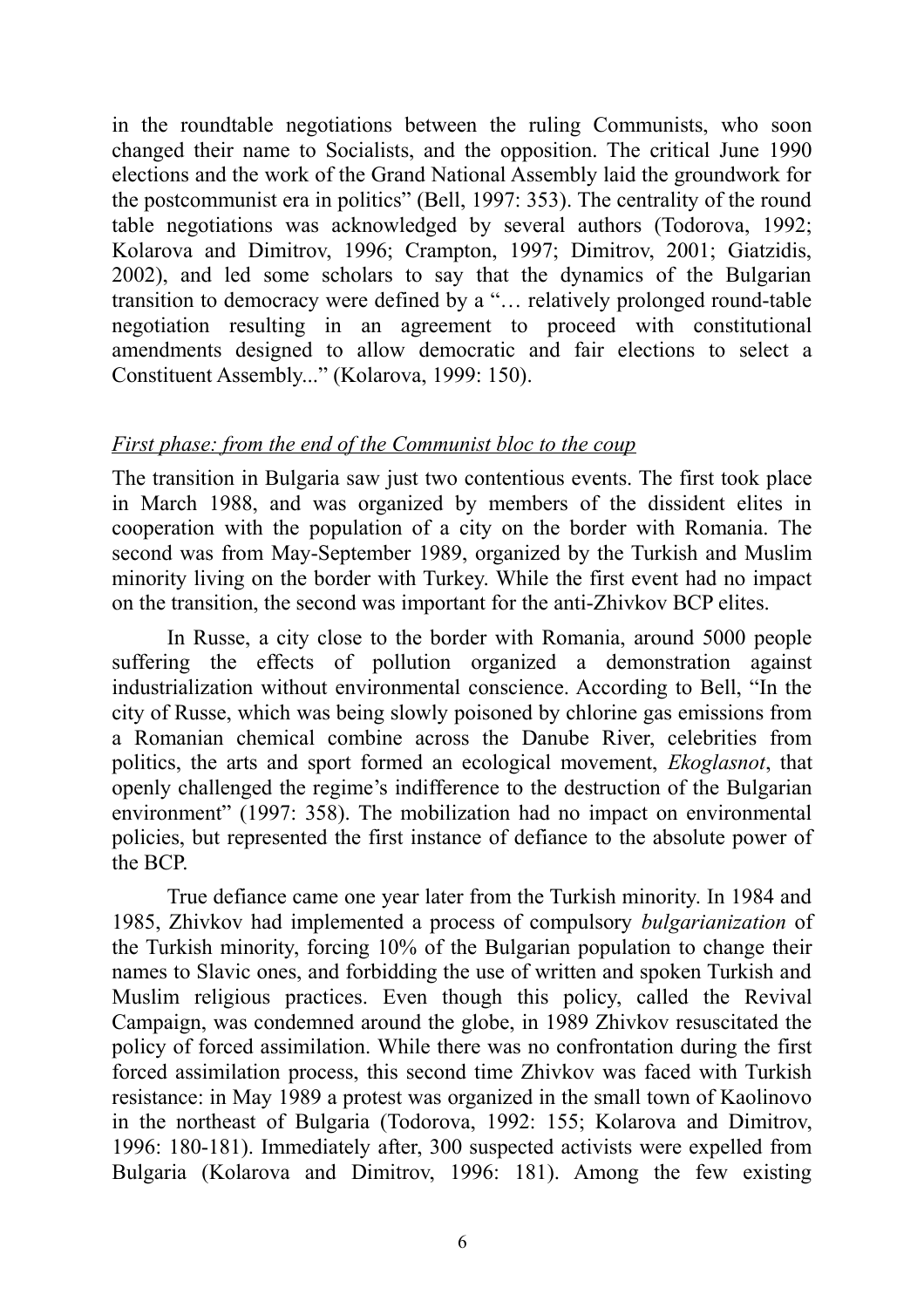#### narrations of these events, Bell's (1997: 359) is particularly clear:

During the spring, a new challenge to Zhivkov's regime emerged in the regions of heavy Turkish population. Since the brutal Revival Campaign of 1984-85, ethnic Turks had prepared an underground organization [called the Turkish National Liberation Movement in Bulgaria] that now undertook a series of hunger strikes and demonstrations, soon escalating to violent clashes with the authorities and several deaths. By the end of May there were demonstrations with thousands of participants, forcing Zhivkov to appear on national television to quell rumors of massive unrest. Denying that Bulgaria had a substantial Turkish minority, he repeated the fiction that most of the ethnic Turks were really Bulgarians who had been forcibly converted to Islam and a Turkish identity during the Ottoman period. He attributed disturbances among Bulgaria's Muslims to confusion over the terms of a new passport law and to an anti-Bulgarian campaign carried on by Turkey and he challenged the Turkish government to open its borders to Bulgarian Muslims, so that it would be clear how few were discontented with life in Bulgaria. When Turkey responded to Zhivkov's challenge by declaring that it would accept refugees from Bulgaria, the authorities launched a broad reign of terror against the ethnic Turks, forcing thousands to cross the border, where they found refuge in hastily organized camps. Before the Turkish government again closed the border, more than 300,000 ethnic Turks had abandoned or were driven from Bulgaria [in June-September 1989], an exodus that focused world-wide attention on Bulgaria's human rights records and disrupted an already shaky economy.

The forced assimilation campaign of 1984-1985 and its 1989 reprise are considered as key events that showed the BCP elites that Zhivkov lacked the capacity or will to promote a liberalization process (Crampton, 1997: 214-215; Giatzidis,  $2002$ :  $47-48$ <sup> $)$ </sup>. Within this setting, the coup was organized by two anti-Stalinist BCP leaders, Petûr Mladenov (at the Ministry of Foreign Affairs since 1971) and Dobri Dzhurov (at the Ministry of Defence). The coup was carried out on November  $10<sup>th</sup>$  1989, the day after East Germany had opened the Berlin Wall, in a BCP politburo meeting that accepted Zhivkov's resignation. This forced resignation was the effect of an intra-elite coup that Mladenov had secretly coordinated with the support of Gorbachev.<sup>[2](#page-6-1)</sup> Then, all Zhivkov's allies were expelled from the party at a fresh BCP meeting on November 13<sup>th</sup>, and replaced with anti-Zhivkov leaders. The BCP's control was completely consolidated on December  $8<sup>th</sup>$  when Zhivkov and the entire BCP politburo were expelled from the party. From that point on the transition was fully led by postand anti-communist elites through meetings and roundtables. Contentious politics was avoided by both sides as it was feared this could escalate into a violent upsurge similar to that taking place in Romania (Dimitrov, 2001: 36-37).

<span id="page-6-0"></span><sup>&</sup>lt;sup>1</sup> Zhivkov was increasingly isolated. He was not only condemned by the Turkish government, but Bush (US) had also offered support to Turkey and placed sanctions on Bulgaria, while Gorbachev (USSR) said that they would not get involved while secretly condemning the action (Crampton, 1997: 215).

<span id="page-6-1"></span><sup>&</sup>lt;sup>2</sup> Mladenov visited Gorbachev in secret in Moscow on December 4-5<sup>th</sup> 1988 (Bell, 1997: 360, n. 20).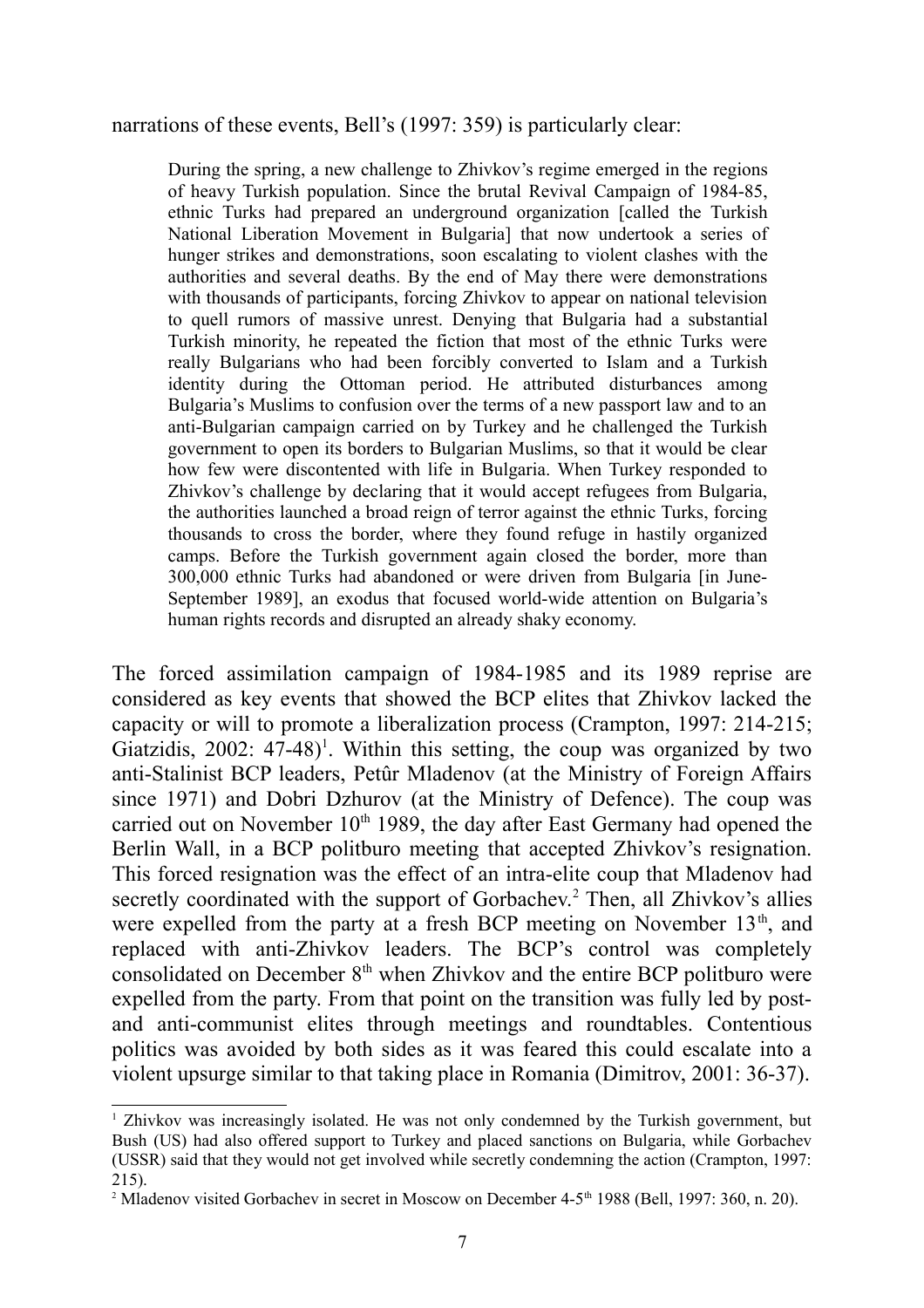The division of the BCP from the state was decided in a second meeting of the BCP on December  $11-13<sup>th</sup> 1989$ , when Mladenov resigned from the party leadership while remaining head of state. Andrei Lukanov, another anti-Stalinist, became chairman of the renamed Bulgarian Socialist Party (BSF) in his stead.

On December  $14<sup>th</sup>$  the anti-communist groups coordinated their efforts in the Union of Democratic Forces (UDF) coalition for the first time and organized a demonstration in front of the parliament to ask for the dissolution of the secret police and the end of the BCP (Dimitrov, 2001: 37).

On December 29<sup>th</sup> Mladenov declared that the forced assimilation program had ended and condemned it. Turkish people were free to return to Bulgaria, reassume their names, language and religious activities. In addition, and as a result of the UDF protest, Mladenov dissolved the secret police, the "Committee for State Security".

Trade union independence from the BCP was also a swift process. On February 16<sup>th</sup> 1990, the Central Council of Trade Unions (CCTU) declared its independence from the party and elected a new leadership immediately after the BCP meeting. In parallel, a new independent union was created: *Podkrepa* emerged as the post-communist trade union (Crampton, 1997: 216-217; Tafel and Boniface, 2003; Robertson, 2004).

Finally, the main organization of the student movement was dissolved at the same time that the BCP and CCTU underwent changes. The Communist Youth League dissolved itself in February, and immediately after created a new student association that declared itself independent from the BCP and the state (Bell, 1997; Crampton, 1997: 217).

#### *Second phase: from the coup to the new constitution*

Beginning on January  $3<sup>rd</sup>$  1990, the anti-communist coalition UDF, the postcommunist BSF and the Bulgarian Agrarian National Union (BANU) conservative pre-communist party initiated a series of roundtables that ended with the elaboration of new political institutions for Bulgaria. A new Constitution was agreed upon and the first free and open elections called. The whole second phase of the transition was dominated by these inter-elite negotiations, with no important contentious events either in favour or against them. The results of these negotiations were expressed in three agreements signed on March  $12<sup>th</sup>$  1990. The agreement stated: 1. the call for elections for a new national assembly that would (within 18 months) elaborate a new constitution while functioning as the national parliament; 2. that the national elections would be held on two days, June  $10<sup>th</sup>$  and  $17<sup>th</sup>$ , using two different electoral rules, and; 3. that Mladenov would hold the presidency of the country during the whole period until the elaboration of the new constitution. Finally,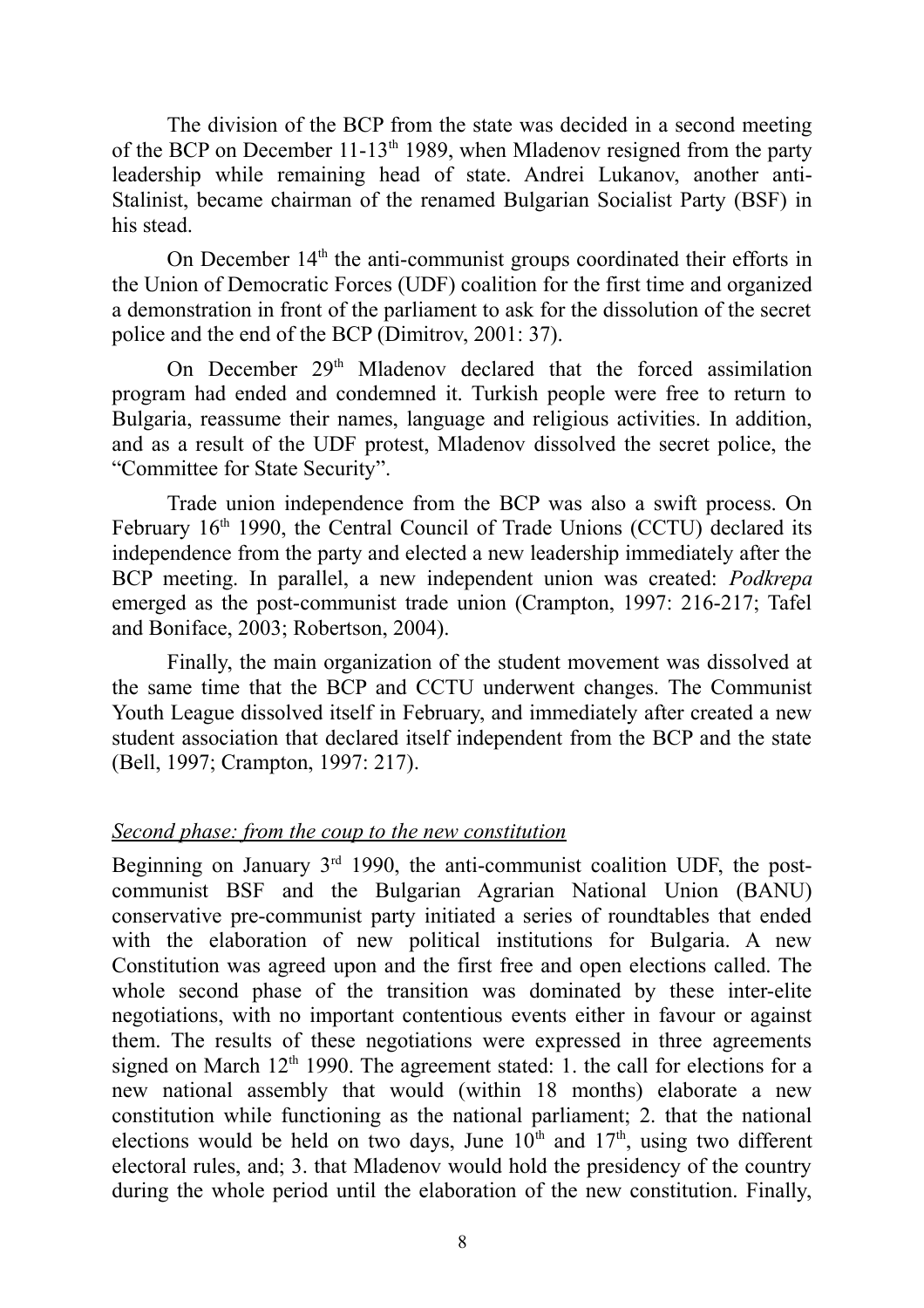and as a result of the violent transition in Romania, all the parties and organizations agreed that no extra-institutional means would be used in the transitional period.<sup>[3](#page-8-0)</sup> Following this agreement, intra-parliamentarian disputes were the most important arenas of contention until the end of the transition on May  $15<sup>th</sup>$  1990, when the new constitution was elaborated and the roundtable talks ended (Bell, 1997; Kolarova and Dimitrov, 1996: 205-208; Kolarova, 1999).

The first free and open elections were evaluated by anti-communists and international observers as transparent and fair. The BSF won with 47.15% of the votes, followed by the UDF with 36.2% and the BANU with 8.03% (Bell, 1997: 369, table 9.2). This gave the post-communist elites control of the government, but not a clear majority to promote change without the agreement of anticommunist forces. In addition, the decision to shape Bulgaria as a parliamentary system with a weak president made the parliament the arena for the resolution of post- and anti-communist elite conflicts. This fact produced very unstable governments, but quickly institutionalized the democratization process. Finally, exchanges of power between the BSP and the UDF were never total, since the electoral victories of one or the other were never absolute, leading –as is common in parliamentary systems- to the creation of coalition governments (Crampton, 1997; Dimitrov, 2001; Giatzidis, 2002). In other words, the transition is generally considered to be successful because "The established system of government has proved to be stable and capable of channelling political and social conflicts smoothly" (Kolarova, 1999: 151).

#### **Structural conditions**

Communist Bulgaria is commonly regarded as a one-party authoritarian regime with a single undisputed leader: Todor Zhivkov (Spirova, 2010). Specifically, according to Linz and Stepan (1996: 42-43), Bulgaria should be considered as a case of early post-totalitarianism. This means that Bulgaria was an almost totalitarian regime, except for the fact that Zhivkov shared some power with the BCP politburo. In addition, the regime had a very close relationship with the USSR, with Sofia linked to Moscow as if Bulgaria were another Soviet Republic. This relationship led to the USSR's heavy investment in the quick industrialization of Bulgaria, which produced several important changes in society.

First, there was a demographic transformation: Bulgaria entered its communist era as a mainly rural and non-industrialized society, and ended this stage in its history as a mainly urban and highly industrialized country:

<span id="page-8-0"></span><sup>&</sup>lt;sup>3</sup> This agreement was also signed by both trade unions and all social movement organizations, which accepted to refrain from calling strikes or mobilizations.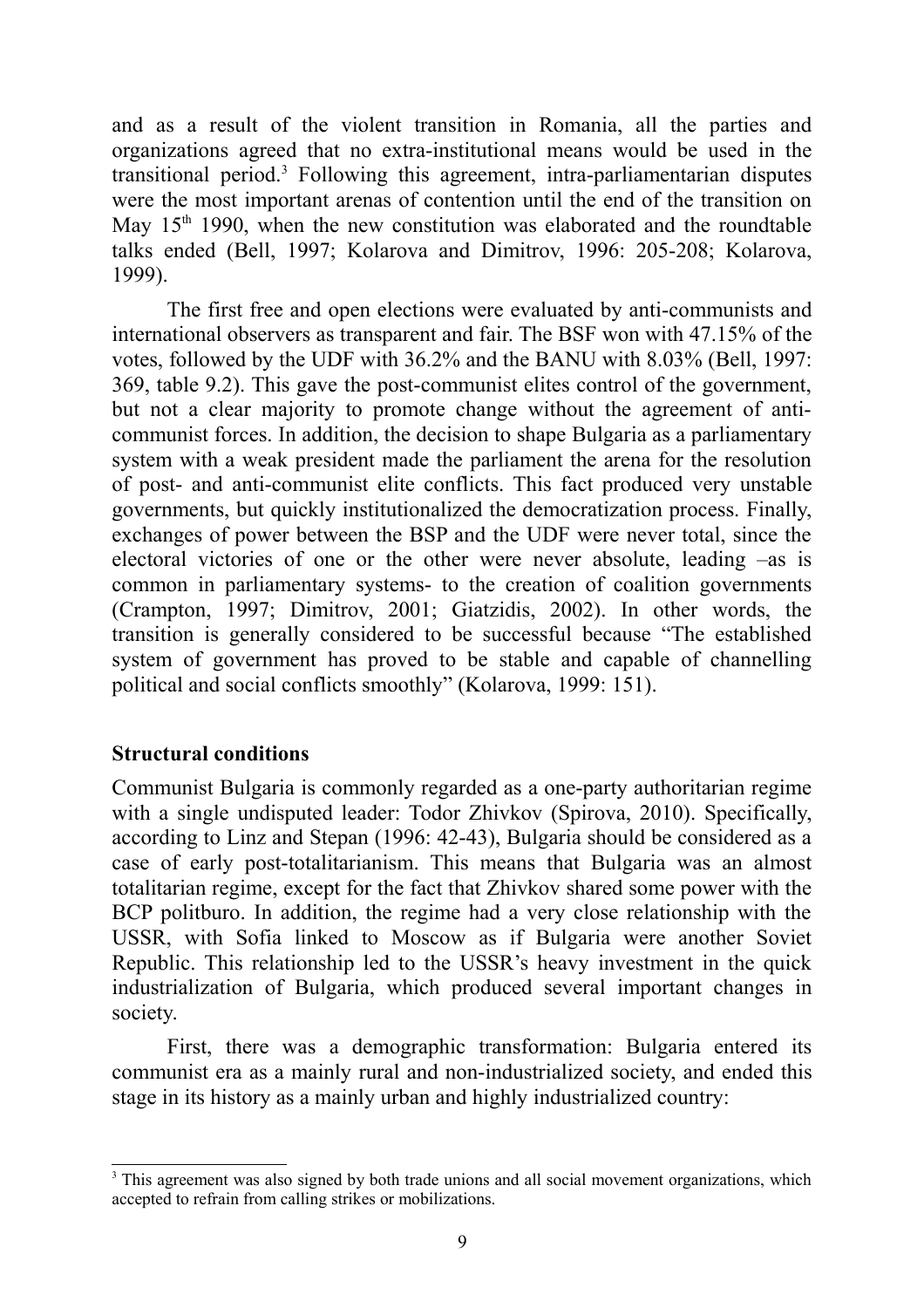The combined effects of the extremely rapid industrialization and the miserable overpopulation in the countryside in the interwar period, alongside the administrative pushing through of the collectivization program, resulted in a drastic change in the rural/urban ratio of the country: from 24.7 percent in 1946 the urban population almost doubled by 1965 (46.5 percent), to reach 66.4 percent in 1987. This depletion of the number of agricultural workers resulted in an automatic swelling of the ranks of industrial, construction, and transportation workers (Todorova, 1992: 152).

Second, there was a process of cultural assimilation with Russia. Bulgaria's Russophile policy was such that "Since the early 1950s Bulgaria was beyond any doubt the closest Soviet satellite in Eastern Europe, and the Communist regime was perhaps the most stable in the region. The 'total assimilation with USSR' doctrine promoted by the ruling party elite reached an apogee in the discussions held in 1961-1962 at the politburo level, considering possible political unification and Bulgaria's application to join the USSR" (Kolarova and Dimitrov, 1996: 179). As a result of this, Bulgaria's international relationships were not those of a sovereign state, but rather followed the decisions and changes of USSR foreign policy as decided in Moscow. This fact was so relevant that the coup against Zhivkov is commonly regarded as planned with the authorization of Gorbachev (Bell, 1997; Crampton, 1997; Dimitrov, 2001; Giatzidis, 2002).

It was the collapse of these two crucial elements that led to the end of communism in Bulgaria. First, the country's model of economic development began to meet with difficulties due to technological changes, political transformations and bad internal decisions. A specific combination of factors led to the collapse of the Bulgarian economy: 1. the 1985-1986 fall in oil prices led to the loss of the country's only dollar market in the Middle East, and 2. the disintegration of the Eastern European and Soviet markets, the only export destinations for Bulgarian goods, left the country with no consumers for its industrialized products (Todorova, 1992: 149). In other words, the Bulgarian economy suffered in the late 1980s from a profound structural crisis. Second, there was the change in the USSR's political approach to Bulgaria.

#### *Cleavages*

Class and urban/rural cleavages are not regarded as important organizing factors of politics in communist Bulgaria. According to Karasimeonov (1999b), there were two main cleavages in Bulgaria during the 1980s: 1. ethnic: between the majority of the Bulgarian population and the Turkish minority based on a nationalist discourse of forced assimilation and the resistance to this process by the Turkish minority; 2. political: between modernizers, pro-western groups that wanted to open the country to international reform and the traditionalists, tightly linked to the USSR, who were in favour of increasing integration with the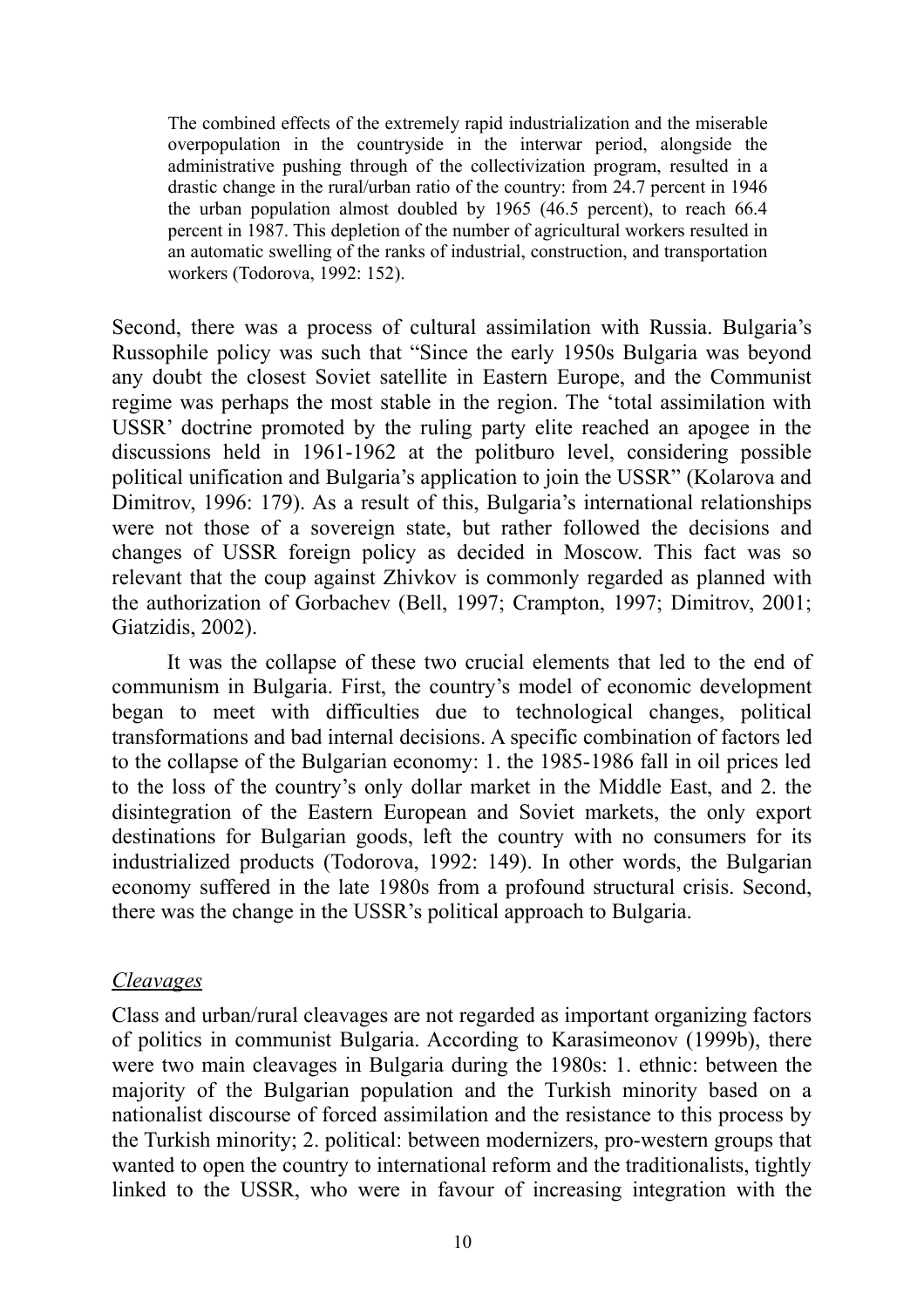Soviet Union (Karasimeonov, 1999b: 44).

According to Kolarova, the main cleavage of post-communist Bulgaria was the "transitional" one, meaning that "... the main divide between their [BSP] and UDF] party platforms and their voters' attitudes is of an 'ideological' nature (pro-communist/anti-communist)", and she adds "The classic socioeconomic cleavages do not yet divide parties and voters" (Kolarova, 1999: 151).

With a more complex view than Kolarova, Whitefield (2002) suggests that there are six main cleavages in post-communist Bulgaria, three social and three ideological. The first three are: 1. ethnic (a continuation of the ethnic cleavage during communism between the majority of the population and the Turkish minority), 2. age/class (based on the distinction between those workers who lived most of their lives in the previous regime and those younger ones who entered the workforce during the capitalist era), and 3. religious (between a conservative resurgence of Bulgarian Orthodoxy and secular visions of religiosity). Concerning the ideological cleavage, he identifies the following: 1. economic (between liberal pro-western sectors and anti-western state-controlled economic visions); 2. ethnic (between those sectors in favour of the promotion of a multicultural Bulgaria and those in favour of a monist Bulgaria); and 3. nationalist (based on the acceptance versus the rejection of the inclusion of Roma as nationals of Bulgaria).

#### *International context*

The international context was very important for the transition in Bulgaria. As Kolarova and Dimitrov (1996: 185) so nicely put it:

The changes in each of the Eastern European countries influenced the events in Bulgaria in different ways. The Polish case was used as a general model by both the BCP and UDF. The events in the German Democratic Republic were the last argument in favour of active and quick reform activity within the BCP and to a significant extent encouraged the beginning of mass rallies. The events in Czechoslovakia were a 'positive example' that was much more an ideal than a real goal. The Romanian 'revolution', which was broadcast live by the Bulgarian national television, immensely influenced attitudes toward mass protest, creating fears of violence and terror. The Romanian case was often used as an argument in favour of the slow pace of transformations.

Notwithstanding this, dissidents were isolated from the main transnational coalitions against authoritarianism in the region during the resistance period. Prior to 1989 there was no Bulgarian participation in the transnational human rights coalitions. In addition, before 1989, there were no Bulgarian signatories to the Helsinki Memorandum of 1986 (Chilton, 1994).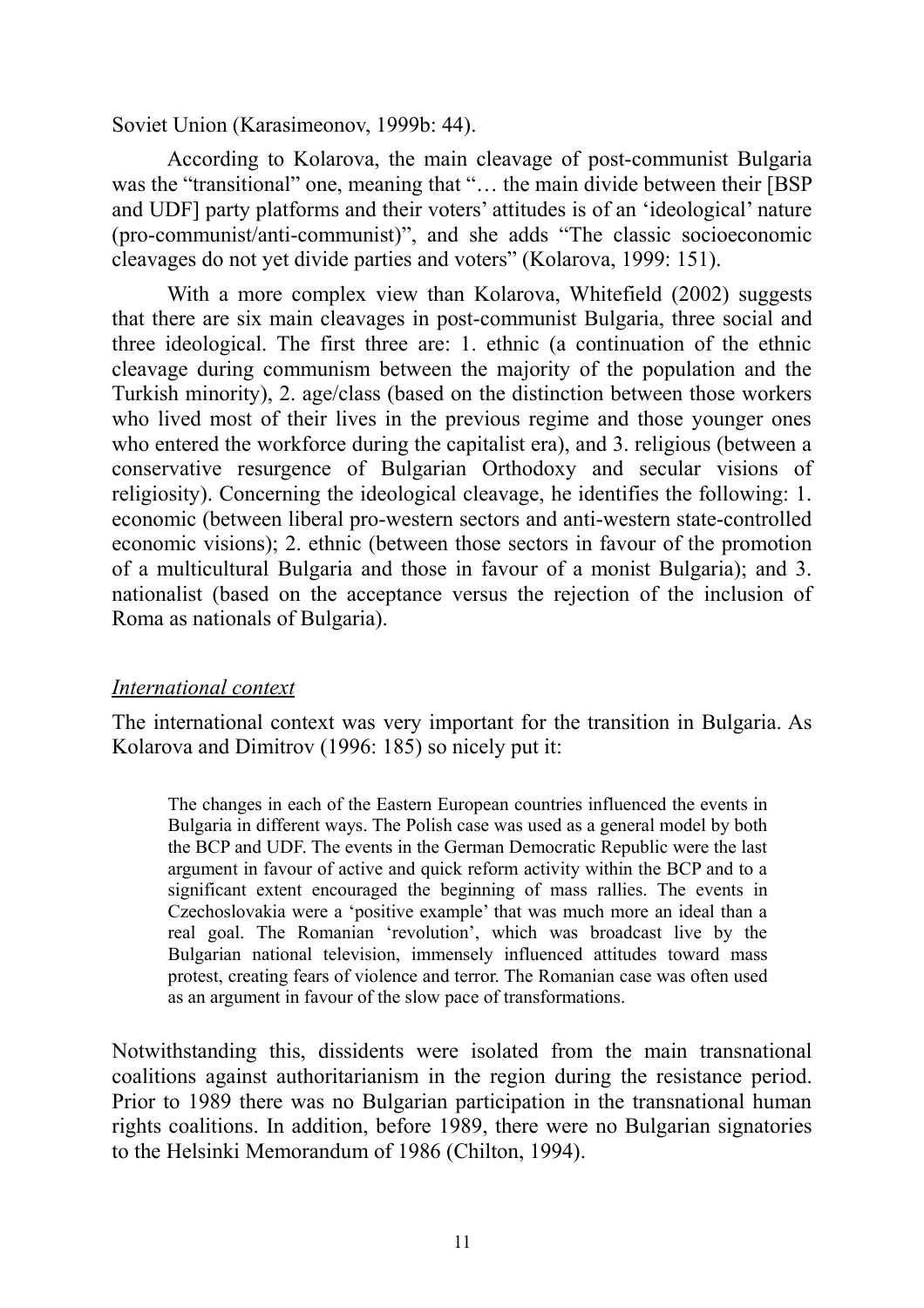#### **Protests**

In the period before the transition there is common agreement on the lack of mobilization or the organization of dissidents against the regime (Crampton, 1997: 198-205; Kitschelt et al., 1995: 145; Giatzidis, 2002: 45). This situation was even recognized by the main leader of the pro-democratic forces:

The context in Bulgaria was very different from that of Central Europe, since there had been no organised opposition to the regime and somewhat less social pressure for change, especially in the countryside. Unlike the ruling parties of other Eastern Bloc countries, Bulgaria's Communist regime, throughout its long reign, was never challenged by dissident forces or political groups. As Zhelev admitted, 'only in Bulgaria nothing ever happened: not a single uprising, not a single revolt or rebellion, not a single political strike or a student demonstration… Bulgaria can boast absolutely no practical attempt to topple the totalitarian system' (Giatzidis, 2002: 45).

According to Giatzidis (2002: 44-47) there were no resistance movements in Bulgaria as a result of four main reasons: 1. the co-optation of intellectuals; 2. low ambitions in the country (as the Bulgarians compared themselves with Greece and Turkey on welfare indicators, and not with Western European countries); 3. the close cultural relationship between Bulgaria and Russia which entailed a positive opinion on the USSR and its role in Bulgarian politics and economics; and 4. the successful and rapid industrialization and the accompanying improvement in welfare Zhivkov accomplished with the USSR's help since the 1970s.

According to Kitschelt et al., the reasons for the lack of mobilizations before and during the transition to democracy are partially similar to those identified by Giatzidis: "Outright repression, a widely accepted parochial political culture, limited national sovereignty, and the clientelistic co-optation of most intellectuals into the system prevented the rise of challenging groups similar to those that could be observed in the 'national Communisms' of Poland and Hungary in the 1970s and 1980s" (Kitschelt et al., 1995: 45). Even though Kitschelt et al. include repression as one of the important reasons, with the exception of a period of large scale killings in the 1940s-1950s, there is no information on physical repression since the de-Stalinization of Bulgaria in 1965 (Crampton, 1997: 184-195).

There were few protest events during the transition with the most important being the *Ekoglasnot* mobilization in Russe, and the Turkish resistance to the second round of forced assimilation in 1989. While the *Ekoglasnot* event had no impact on the transition process, the Turkish events were important in showing that Zhivkov was isolated and incapable of resolving the Bulgarian transition. Finally, there were no mobilizations against the neocommunists with the exception of the UDF protest calling for the dissolution of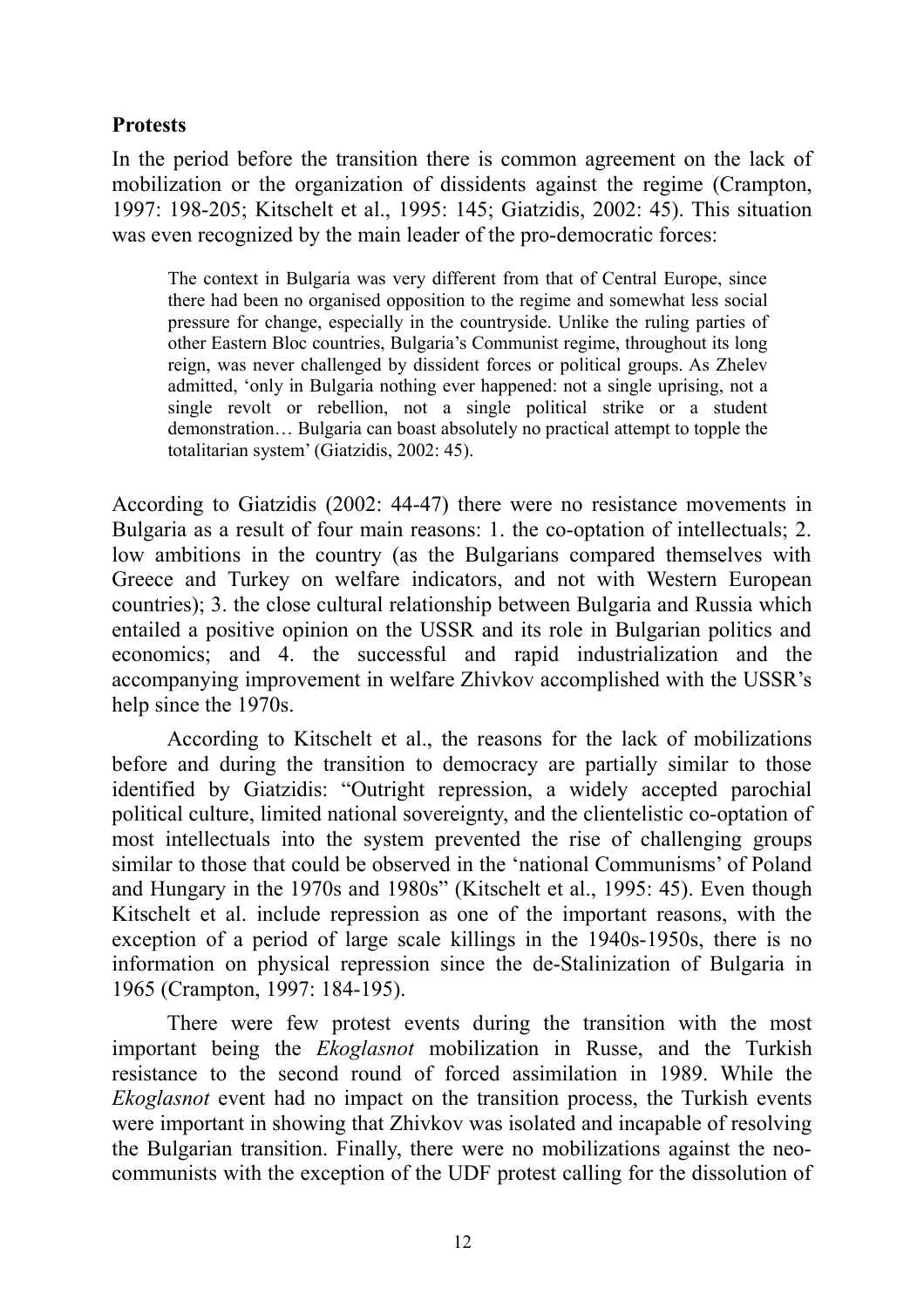the secret police.

One of the reasons for the quasi non-existence of mobilizations is the effect produced on the Bulgarian elites and society by the massive violence seen in Romania's democratization. Even though widespread violence started on December 15<sup>th</sup> 1989 in Romania, its emergence and peak were contemporary to the main events in Bulgaria, including the meetings of the BCP politburo and the UDF's decision not to organize more protests after those of December 14<sup>th</sup> 1989, held just one day before violence began in Transylvania. The Bulgarian coup was thus planned and coordinated with the USSR's support, and regime change did not lead to violence because violence emerged in Romania just after the coup, scaring neo- and anti-communist elites alike. The fear of violence in Bulgaria was clearly expressed in the several peace agreements signed by the BSF, UDF, and all the main trade unions and social movements between December 1989 and the summer of 1991 (Crampton, 1997: 220-223). These helped to quickly institutionalize the process in roundtables, leading to a fully elite-led transition with non-contentious dynamics.

#### **Actors in the transition I: elites**

#### *The anti-communist elites*

The anti-communist elites were irrelevant during the coup, emerging immediately after November 1989. More than fifty parties were founded, but there was only one main anti-communist coalition, founded on December  $7<sup>th</sup>$ 1989 by ten parties and organizations. This was the Union of Democratic Forces (UDF), and was composed of the Federation of Clubs for the Support of Glasnost and Democracy, *Podkrepa* Independent Labour Confederation, the social-democratic party Bulgarian Agrarian National Union – Nikola Petkov, the Committee for Religious Rights, Freedom of Conscience and Spiritual Values, *Ekoglasnot*, the Independent Association for the Defence of Human Rights in Bulgaria, the Green Party, the Radical Democratic Party and the Democratic Party. The leader of the UDF was Zheliu Zhelev, the most prominent dissident in Bulgaria. Zhelev was a philosopher who had published a very popular book called "Fascism" in 1981 in which he put forward a clear critique of the BCP regime. Later, in 1989, he was the founder of *Ekoglasnot*, organizing the first and only protest against Zhivkov before the November coup (Bell, 1997: 362- 363).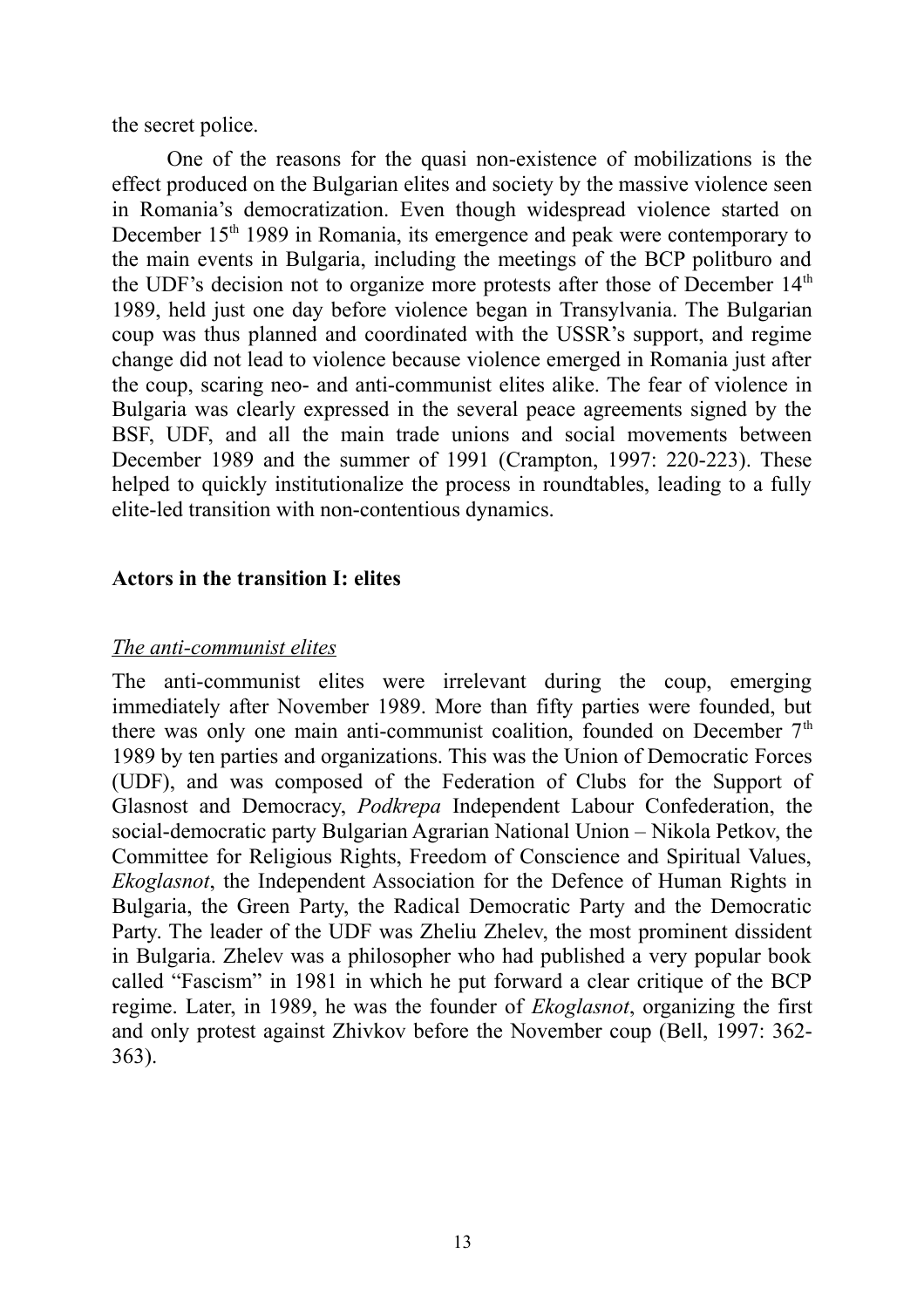#### *The military and the secret police*

The military and the secret police played no role either in favour or against the democratization process. Moreover, after the UDF mobilization calling for the dissolution of the secret police, Mladenov's first decision in power was to dissolve the Committee for State Security.

#### *The church*

The Orthodox Bulgarian Church was completely passive due to its links with the communist regime and internal conflicts. According to Giatzidis (2002: 22), "With the end of the 1950s even the Bulgarian Church lost its autonomy and thus was unable to play a role similar to that of the Catholic Church in Poland". During the transition the Church entered into a period of internal crisis involving those sectors that had been in power over the last 20 years and the formerly excluded prelates. This conflict was not related to struggles for the democratization of the Church, but rather to internal struggles for power. The consequence was that the Orthodox Bulgarian Church was in such crisis that it played no role in the transition, even in the roundtables (Raikin, 1996: 210-224; Crampton, 1997; Giatzidis, 2002).

#### *The intellectuals*

"Before the late 1980s there were dissidents in Bulgaria, but no organized dissident movement. In part this was due to Zhivkov's policy of heaping rewards and honors on compliant intellectuals and to the small size of the country and its intellectual communities" (Bell, 1997, 357). Among the causes for the lack of dissident intellectual organizations is Bulgaria's cultural isolation from Western Europe and the very small emigrant community (Kolarova and Dimitrov, 1996: 180). However, there were the well-known cases of BBC and Radio Free Europe journalists (Georgi Markov and Vladimir Kostov) who had to escape from Bulgaria in order to avoid being killed. While Kostov did survive assassination attempts, Markov was assassinated in London by the BCP (Bell, 1997).[4](#page-13-0)

#### **Actors in the transition II: civil society**

#### *The environmental movement*

The first protest against the regime was organized in March 1988 on the border with Romania by the environmental movement. The organization behind this

<span id="page-13-0"></span><sup>4</sup> Petrova (2004: 164-167) offers a longer list of individual dissidents, but in no other case was a person killed.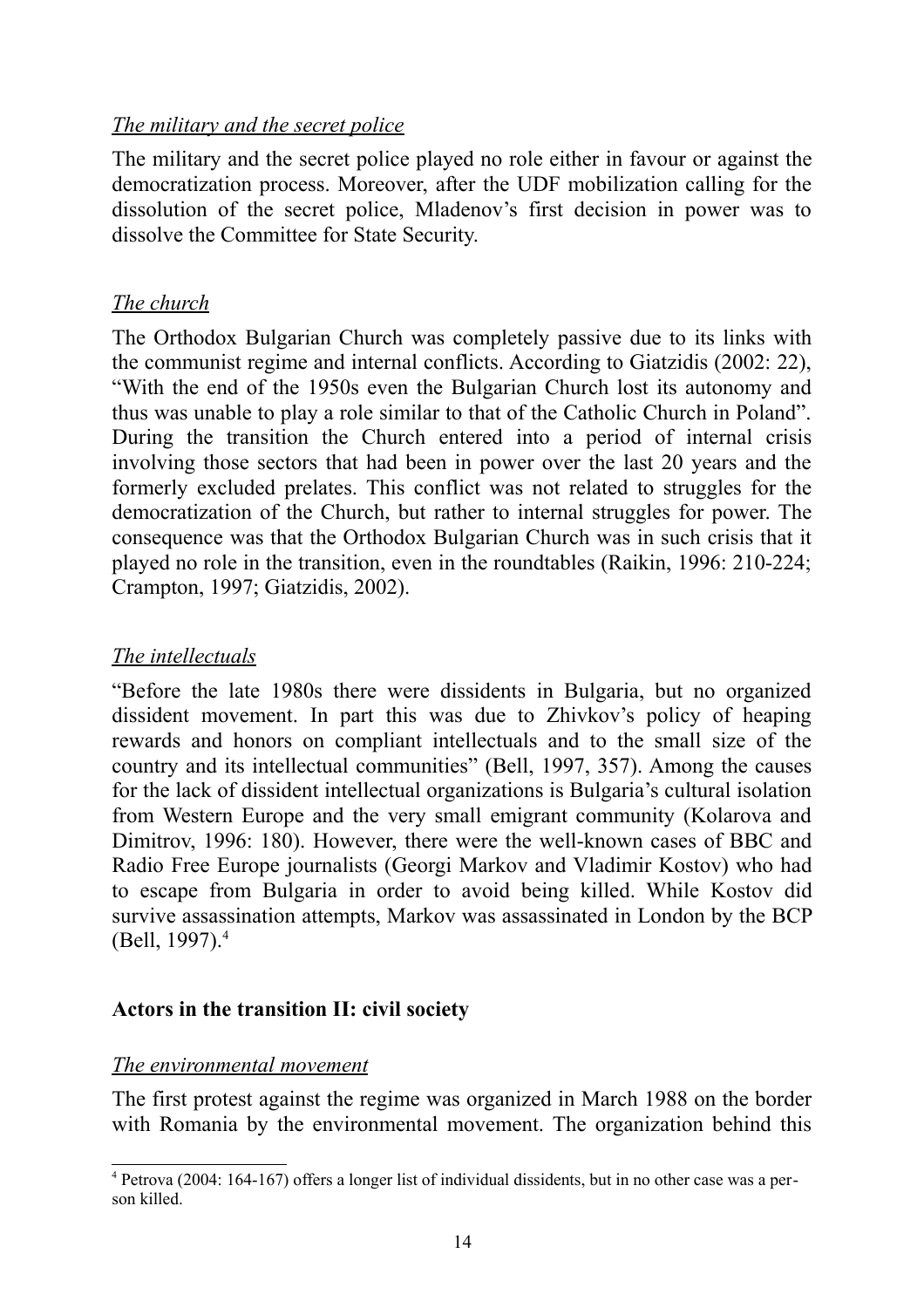protest was founded by the main dissident and UDF leader, Zhelev. *Ekoglasnot* was a small intellectual organization that coordinated a protest against a Romanian factory contaminating Bulgarian rivers with the local population of Russe, indirectly complaining in this way against the negative consequences of the quick industrialization of Bulgaria. According to Petrova, *Ekoglasnot*'s main goal did not concern environmental issues, but to question the regime in one way or another:

Ecoglasnot raised various concrete environmental issues and demanded a media law allowing independent associations to have their own free press. The link between environmentalism and democratic change was seen as follows: 'Ecology is not a single, isolated issue. Followed through to its logical consequences, the demand for an ecological reconstruction is a call for radical social change. Proceeding from the assumption that the right to good health and environmental safety is a fundamental human right, the participants regard their movement as a part of the wider democratic movement for peace, human rights, freedom, and justice'. The strategy included a variety of actions -from cooperation with research institutes to marches to the parliament and street demonstrations (Petrova, 2004: 174).

As part of its multiple strategies, Ekoglasnost was the first civil society organization to request state recognition, a goal achieved after the fall of Zhivkov:

Ecoglasnot and the Committee for Religious Freedom decided to apply for registration as a strategy of expanding the sphere of the permissible but were recognized only after the fall of Zhivkov. While Ecoglasnot had no more than several dozen active members in summer 1989, it was firmly oriented at mass mobilization. In October, the group began collecting signatures against environmental projects of the government. What mattered to the members was not so much the concrete projects themselves, but creating the very possibility for thousands of people to sign something 'against' the system (Petrova, 2004: 176).

Even though the environmental movement was responsible for the first protest against the regime, once *Ekoglasnot* achieved institutional recognition it became member of the roundtables, accepting the agreement to not organize street protests. Later on, once the roundtables had ended, it became an irrelevant actor in its attempts at organizational survival, suffering from several divisions which led to the creation of a couple of smaller social movement organizations (*Ekoglasnot* '89, the Political Club "*Ekoglasnot*", etc.) and two very small political parties (the Green Party and the Conservative and Ecological Party) (Meininger and Radoeva, 1996: 48-49; Koulov, 1998: 145-149; Giatzidis, 2002: 119).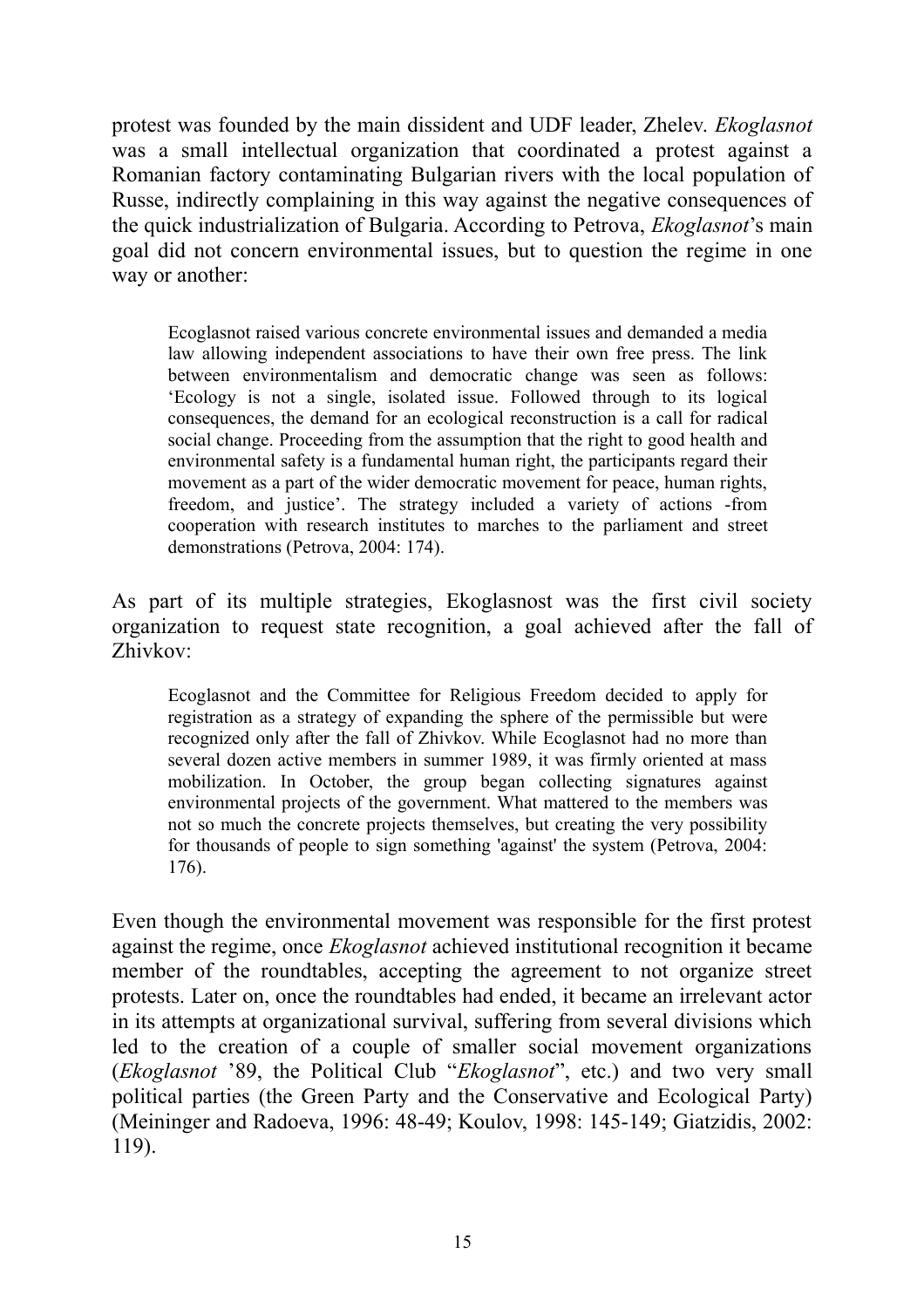#### *The l abour movement*

The labour movement was irrelevant during the resistance to the regime and the transition. However, its liberalization took place as quickly as the collapse of the regime, with the CCTU declaring its independence from the BCP as soon as February  $16<sup>th</sup>$  1990. In addition, soon after Zhivkov was deposed, a new independent union was created. In fact, "Poland's Solidarity inspired the physician Konstantin Trenchev to create *Podkrepa* (Support), an independent trade union, that began to challenge the monopoly of the party-controlled unions" (Bell, 1997: 358).

On December 24<sup>th</sup> 1989 *Podkrepa* called the first strike of the postcommunist era, but this was merely a symbolic declaration since the union had no capacity to strike and no actual strike was held that day. Thus, "the threat by *Podkrepa* leaders sounded plausible only in the context of the political situation in Romania" (Kolarova and Dimitrov, 1996: 185).

Both the CCTU and *Podkrepa* supported political democratization and economic liberalization policies during the transition in return for their participation in the roundtables and the new institutions that were being created (Tafel and Boniface, 2003: 324).

#### **Conclusion**

The Bulgarian transition to democracy is the direct by-product of the economic and political collapse of the USSR. No contentious events had any important impact on the democratization process. To sum up, Bulgaria was the USSR's closest ally, acting as a satellite state. The collapse of the USSR (signaled by the fall of the Berlin Wall) implied the end of Bulgarian communism. No other way out was possible at that point in time. The transition was peaceful and elite-led due to the "positive" examples of Poland, Hungary and Czechoslovakia, as well as the wish to avoid entering into a cycle of violence similar to that suffered in Romania.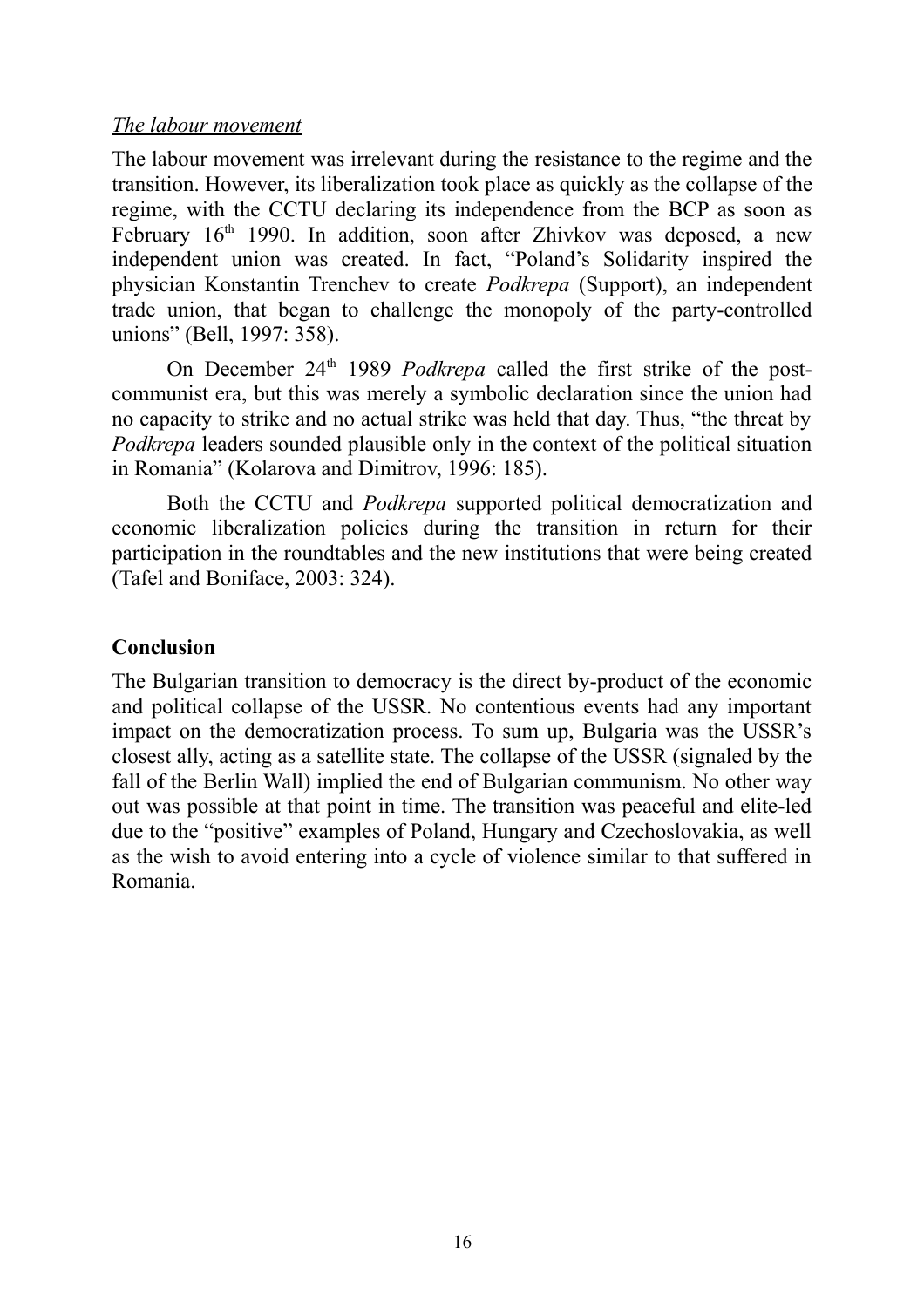#### **References**

Bell, John 1997. Democratization and political participation in "postcommunist" Bulgaria, in Dawisha, Karen and Parrott, Bruce (eds.). *Politics, Power and the Struggle for Democracy in South-East Europe* (Cambridge: Cambridge University Press), 353-402.

Chilton, Patricia 1994. Mechanics of change: Social movements, transnational coalitions, and the transformation processes in Eastern Europe, *Democratization* (Vol. 1, Iss. 1,), 151-181.

Crampton, R. J 1997. *A concise history of Bulgaria* (Cambridge: Cambridge University Press).

Dimitrov, Vesselin 2001. *Bulgaria: the uneven transition* (London: Routledge).

Giatzidis, Emil 2002. *An introduction to post-communist Bulgaria: political, economic, and social transformations* (Manchester: Manchester University Press).

Karasimeonov, Georgi 1999a. Past and New Cleavages in Post-Communist Bulgaria, in Lawson, Kay, Römmele, Andrea and Karasimeonov, Georgi (eds.). *Cleavages, parties, and voter: studies from Bulgaria, the Czech Republic, Hungary, Poland, and Romania* (Westport: Praeger), 109-122.

Karasimeonov, Georgi 1999b. Between Democracy and Authoritarianism in Bulgaria, in Lawson, Kay, Römmele, Andrea and Karasimeonov, Georgi (eds.). *Cleavages, parties, and voters: studies from Bulgaria, the Czech Republic, Hungary, Poland, and Romania* (Westport: Praeger), 37-46.

Kitschelt, Herbert et al 1995. *Party systems in East Central Europe: consolidation or fluidity?* (Glasgow: Centre for the Study of Public Policy, University of Strathclyde)

Kolarova, Rumyana 1999. Democratization in Bulgaria: Recent trends, in Kaldor, Mary and Vejvoda, Ivan (eds.). *Democratization in Central and Eastern Europe* (London: Pinter), 150-161.

Kolarova, Rumyana and Dimitrov, Dimitr 1996. The Roundtable talks in Bulgaria, in John Elster (ed.). *The Roundtable Talks and the Breakdown of Communism* (Chicago: The University of Chicago Press), 178-212.

Koulov, Boian 1998. Political Change and Environmental Policy, in John Bell (ed.). *Bulgaria in Transition: Politics, Economics, Society and Culture after Communism* (Westview Press: Boulder), 143-161.